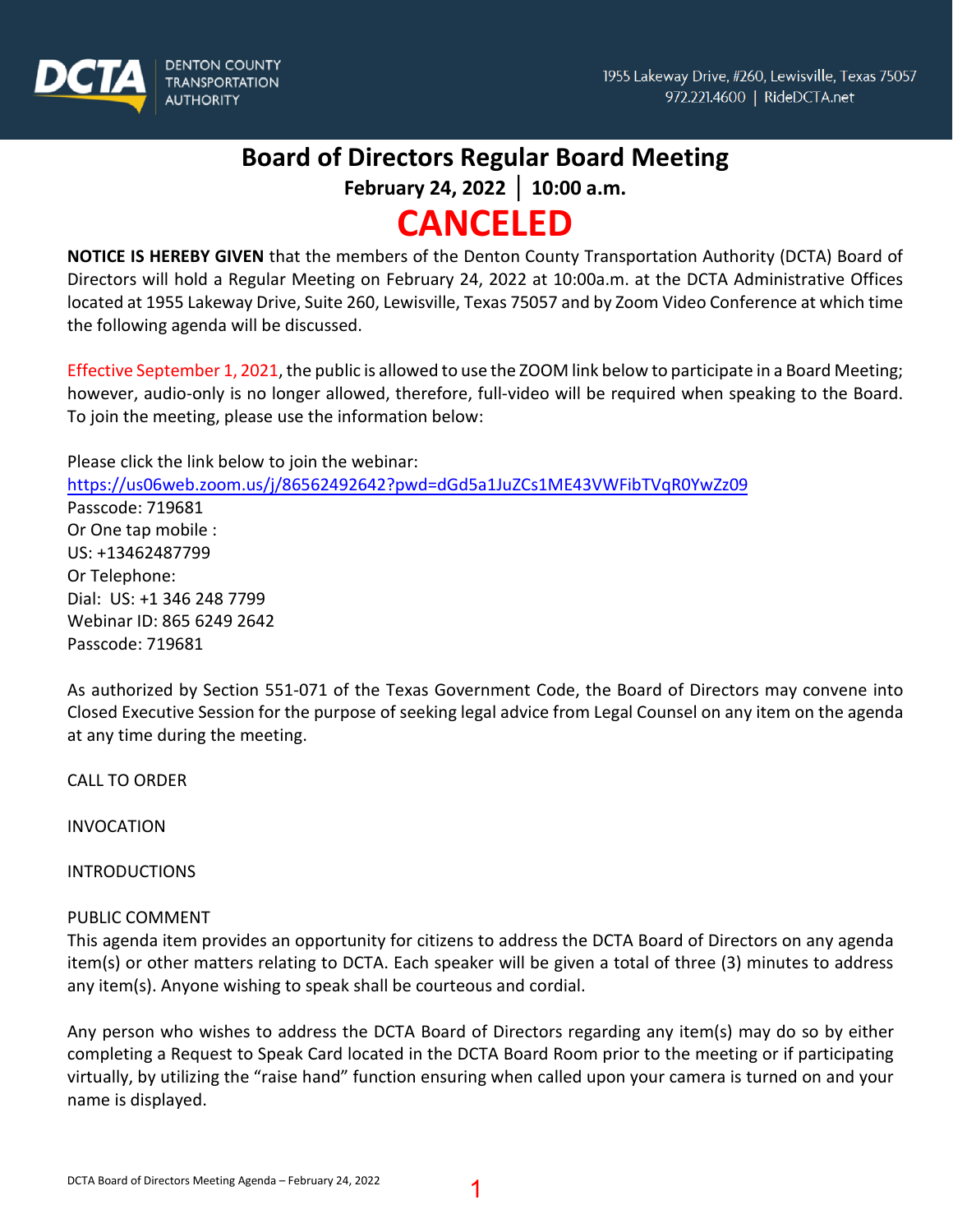

Citizens that are not able to participate in-person or connect virtually to the Zoom meeting must email his or her public comment to [kmorris-perkins@dcta.net](mailto:kmorris-perkins@dcta.net) no later than **3:00 pm on Wednesday, February 23, 2022,** to ensure the comment will be read.

The Board of Directors is not permitted to take action on any subject raised by a speaker during Public Comments. However, the DCTA Board of Directors may have the item placed on a future agenda for action; refer the item to the DCTA Administration for further study or action; briefly state existing DCTA policy; or provide a brief statement of factual information in response to the inquiry.

#### CONSENT AGENDA

**1. Consider Approval of Regular Meeting Minutes dated December 2, 2021 and January 27, 2022 (packet pages 7-28)** 

*Action Item* Backup Information Exhibit 1: December 2, 2021 Minutes Exhibit 2: January 27, 2022 Minutes

**2. Consider Approval of Monthly Financial Statements for January 2022**

| (packet pages 29-36) |                                                            |
|----------------------|------------------------------------------------------------|
| Action Item          |                                                            |
| Backup Information:  | Memo                                                       |
|                      | Exhibit 1.1: Monthly Financial Statements - January 2022   |
|                      | Exhibit 1.2: Capital Projects Budget Report - January 2022 |

#### REGULAR AGENDA

**1. Presentation of Audit Report for Fiscal Year End September 30, 2021 by Plante Moran and Consider Approval of the FY2021 Financial Statements and Supplemental Information**

**(packet pages 37-121)**  *Action Item*

| Action Item              |                                                                |
|--------------------------|----------------------------------------------------------------|
| Presenters:              | Amber Karkauskas, Controller/AVP of Finance                    |
|                          | Keith Szymanski, Senior Manager – Plante Moran                 |
| Backup Information: Memo |                                                                |
|                          | Exhibit 1: FY2021 Annual Comprehensive Financial Report (ACFR) |
|                          | Exhibit 2: FY2021 Single Audit Report                          |
|                          | Exhibit 3: Plante Moran's Report to the Board of Directors     |

#### **2. Mobility Services Update**

| (packet pages 122-123)   |                                                           |
|--------------------------|-----------------------------------------------------------|
| Discussion Item          |                                                           |
| Presenter:               | Javier Trilla, AVP of Innovation & Information Technology |
| Backup Information: Memo |                                                           |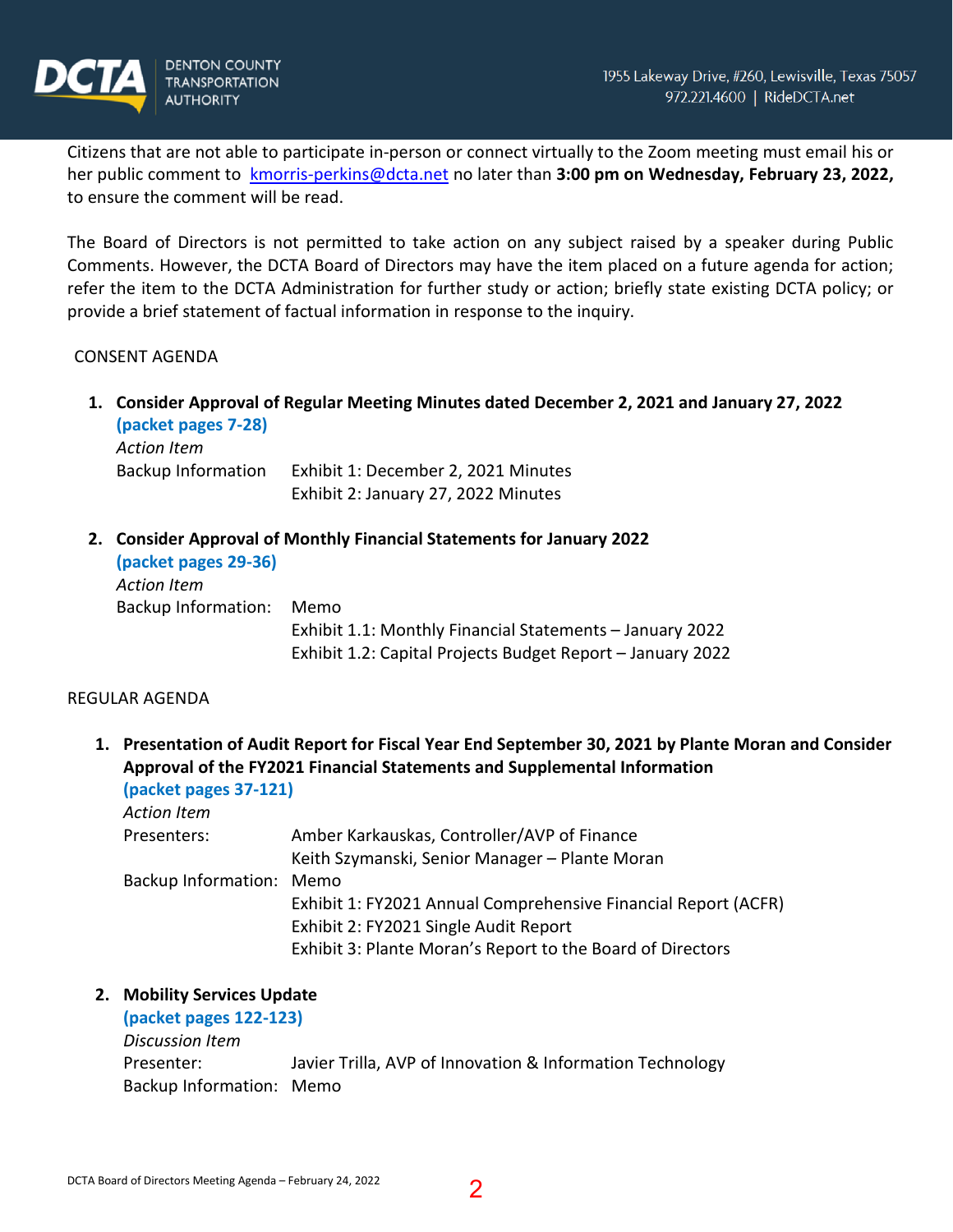

**3. Discuss and Consider Authorizing the CEO to Negotiate and Enter into an Agreement with River North Transit LLC (Via) for Comprehensive Operations Analysis Services (packet pages 124-134)** 

| (packet pages 124-134)   |                                                           |
|--------------------------|-----------------------------------------------------------|
| Action Item              |                                                           |
| Presenter:               | Javier Trilla, AVP of Innovation & Information Technology |
| Backup Information: Memo |                                                           |
|                          | Exhibit 1: DCTA Via Consulting Agreement                  |

**4. Consider Approval of Resolution R22-02 Approving Budget Revision 2022-07 (packet pages 135-145)**  *Action Item*

| ACUOILICIII                |                                                           |
|----------------------------|-----------------------------------------------------------|
| Presenter:                 | Amanda Riddle, Senior Manager of Budget                   |
| <b>Backup Information:</b> | Memo                                                      |
|                            | Exhibit 1: Resolution R22-02 with the following Exhibits: |
|                            | "A": Budget Revision 2022-07                              |
|                            | "B": Change in Net Position (DCTA Only)                   |
|                            | "B-1": Change in Net Position (DCTA & NTMC Combined)      |
|                            | Exhibit 2: Year-to-Date FY22 Budget Revisions             |
|                            |                                                           |

# **5. Review and Discuss Project Management Office (PMO) Activities with Accenture, LLP (packet pages 146-148)**

| Discussion Item          |                                        |
|--------------------------|----------------------------------------|
| Presenter:               | Chris Newport, Accenture, LLP          |
| Backup Information: Memo |                                        |
|                          | Exhibit 1: Accenture PMO Status Report |

**6. Consider Approval of Amendment to Task Order with River North Transit LLC (Via) Regarding GoZone Customer Support Services**

**(packet pages 149-151)**  *Action Item* Presenter: Javier Trilla, AVP of Innovation & Information Technology Backup Information Memo Exhibit 1: DCTA Amendment #4 - Full Time Customer Support (Mar 2022 - Sept  $(2022)$ 

# **7. Presentation and Discussion of Approach to Enhance Value of the A-train**

#### **(packet page 152)**

*Discussion Item* Presenter:Paul Cristina, Deputy CEO Backup Information: Memo

# **8. Provide Update on Burns Property Lease**

**(packet page 153)**  *Discussion Item* Presenter: Paul Cristina, Deputy CEO Backup Information: Memo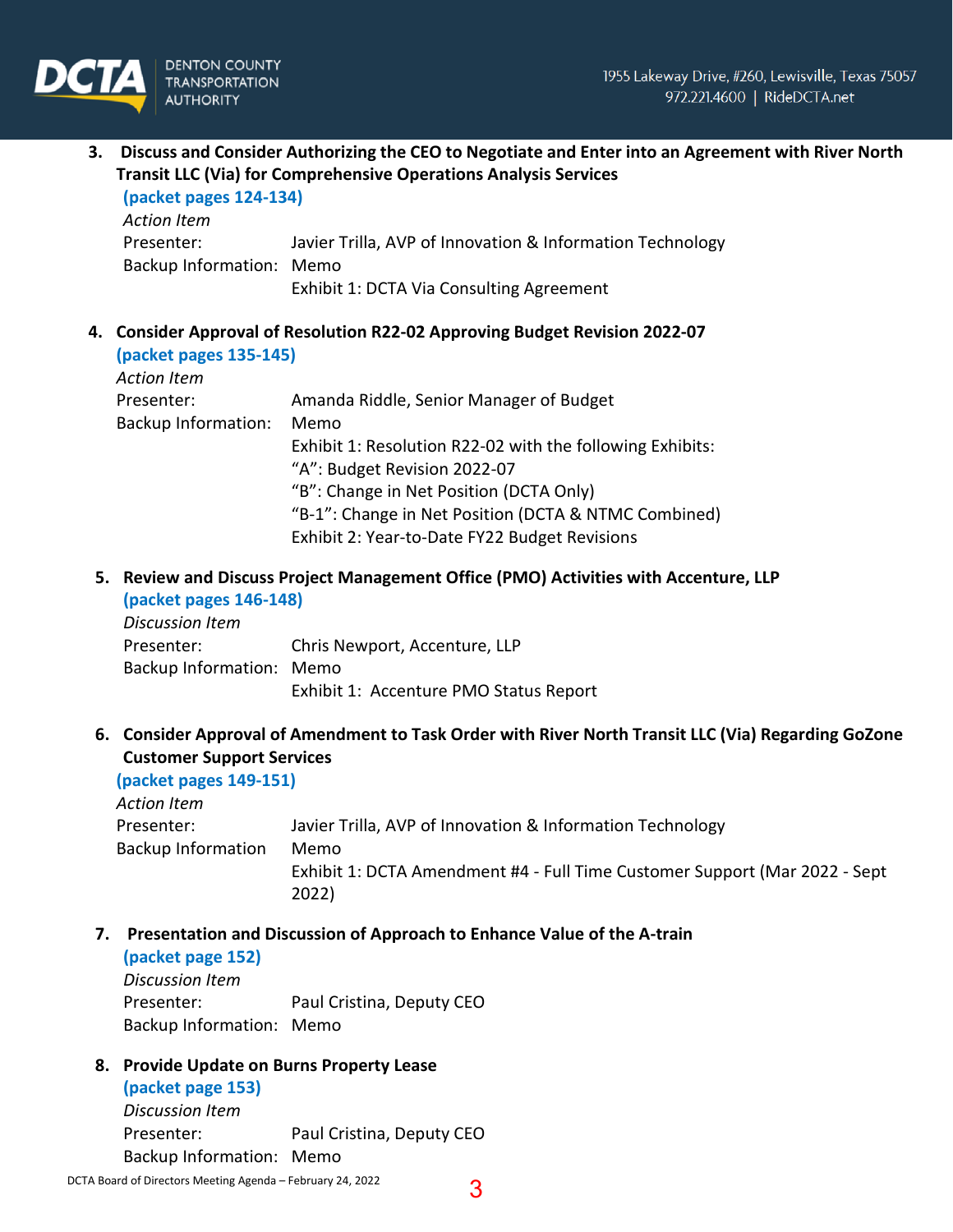

# **9. Staff Briefing on Recent Inclement Weather Response and Recovery (packet pages 154-155)**  *Discussion Item* Presenter: Brittney Farr, Director of Government Relations Backup Information: Memo

# **10. Discuss Local and Regional Transportation Updates and Legislative Issues**

| (packet pages N/A) |                               |
|--------------------|-------------------------------|
| Discussion Item    |                               |
| Presenters:        | Cesar Molina, Chair           |
|                    | Dianne Costa, Board Secretary |
|                    | Raymond Suarez, CEO           |

**11. Consider a Second Amended and Restated Employment Agreement Between Denton County Transportation Authority (DCTA) and the Chief Executive Officer (CEO)** 

```
(packet page 156) 
Action Item
Backup Information: Memo
```
#### INFORMATIONAL REPORTS

**1. Monthly Financial Reports**

**(packet pages 157-165 )**

Backup Information: Memo 1: Monthly Sales Tax Receipts Exhibit 1: FY22 Monthly Sales Tax Report Memo 2: Monthly Mobility-as-a-Service Update Memo 3: Budget Information Exhibit 3: Proposed FY23 Budget Calendar

# **2. Monthly Ridership Reports**

**(packet pages 166-173)** 

Backup Information: Memo

Exhibit 1: Ridership by Mode – January 2022 Exhibit 2: A-train Year-Over-Year Ridership Comparison Exhibit 3: Connect and GoZone Ridership by Month and Year Exhibit 4: Fixed-Route Ridership – January 2022 Exhibit 5: Connect Ridership Year-Over-Year by Month Exhibit 6: UNT Ridership Year-Over-Year by Month

- 
- **3. Request for Proposals (RFP) 22-02 State Legislative Consultant**

**(packet page 174)**  Backup Information: Memo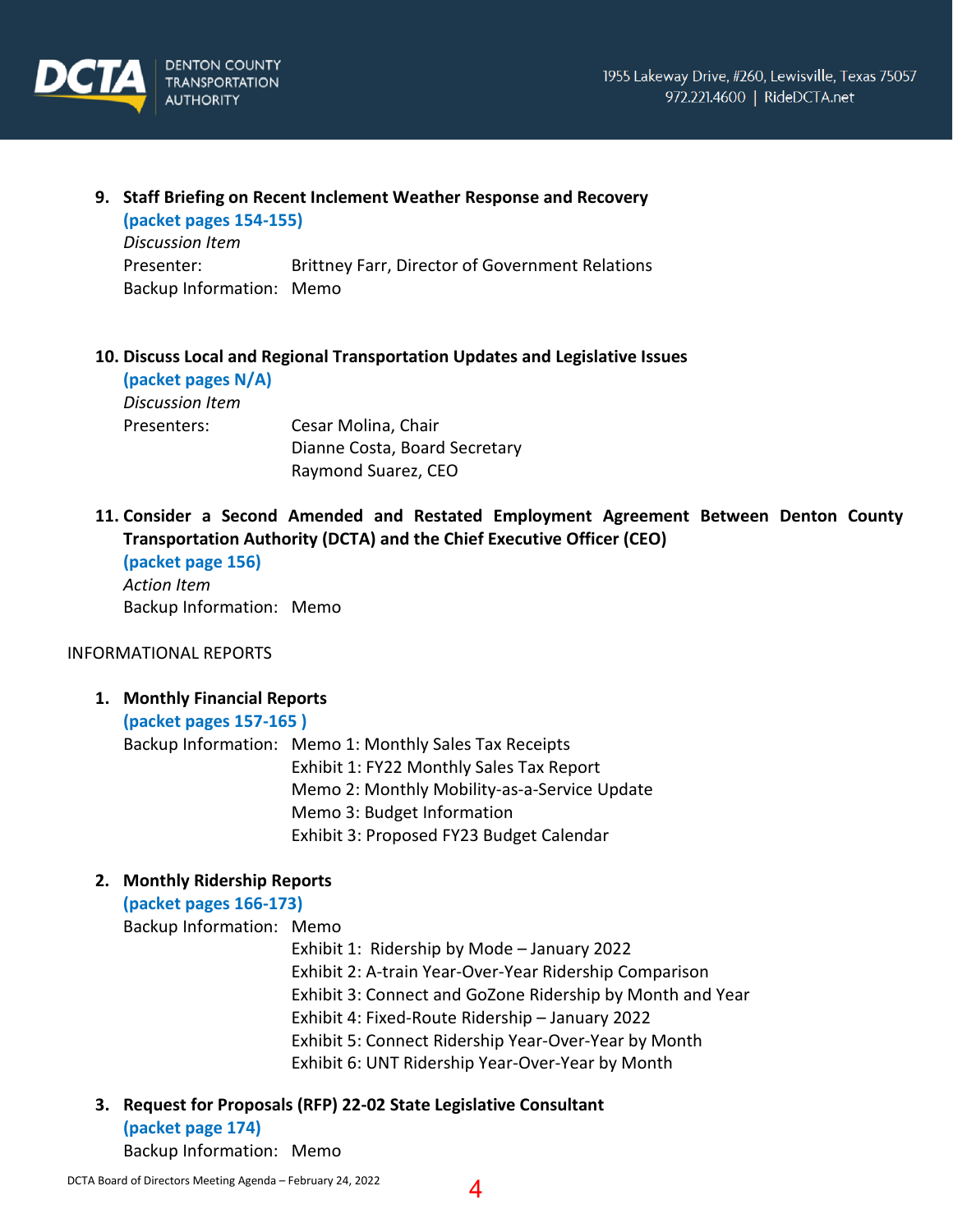

- **4. Community Advisory Committee Recap Report (packet pages 175-184)**  Backup Information: Memo Exhibit 1: Community Advisory Committee Recap Report
- **5. Request for Proposals (RFP) 22-03 Unarmed Uniformed Security Guard Services at Bus Operations Facility and Downtown Denton Transit Center (DDTC) (packet page 185)**  Backup Information: Memo
- **6. Memorandum of Understanding (MOU) with Dallas Area Rapid Transit (DART) and Trinity Metro for Rail Liability Insurance Administration (packet page 186)**  Backup Information: Memo
- **7. Extension of 17-03 On-Demand Rideshare Services and 17-27 On-Call Taxi and Non-emergency Transportation Services Contracts (packet pages 187-188)** Back up Information: Memo

FUTURE AGENDA ITEMS AND BOARD MEMBER REQUESTS

Staff will discuss proposed future agenda items. Board members may request an informational item or action item to be added to the next Board meeting agenda.

Next Board Meeting Date: March 24, 2022

REPORT ON ITEMS OF COMMUNITY INTEREST

Pursuant to Texas Government Section 551.0415 the Board of Directors may report on following items: (1) expression of thanks, congratulations, or condolences; (2) information about holiday schedules; (3) recognition of individuals; (4) reminders about upcoming DCTA and Member City events; (5) information about community events; and (6) announcements involving imminent threat to public health and safety.

#### CONVENE EXECUTIVE SESSION

The Board may convene the Regular Board Meeting into Closed Executive Session for the following:

**The Board of Directors will convene into Closed Executive Session pursuant to Section 551.074 of the Texas Government Code, Personnel Matters, to deliberate the evaluation, duties, and employment of the Chief Executive Officer.**

RECONVENE OPEN SESSION Reconvene and Take Necessary Action on Items Discussed during Executive Session.

#### ADJOURN